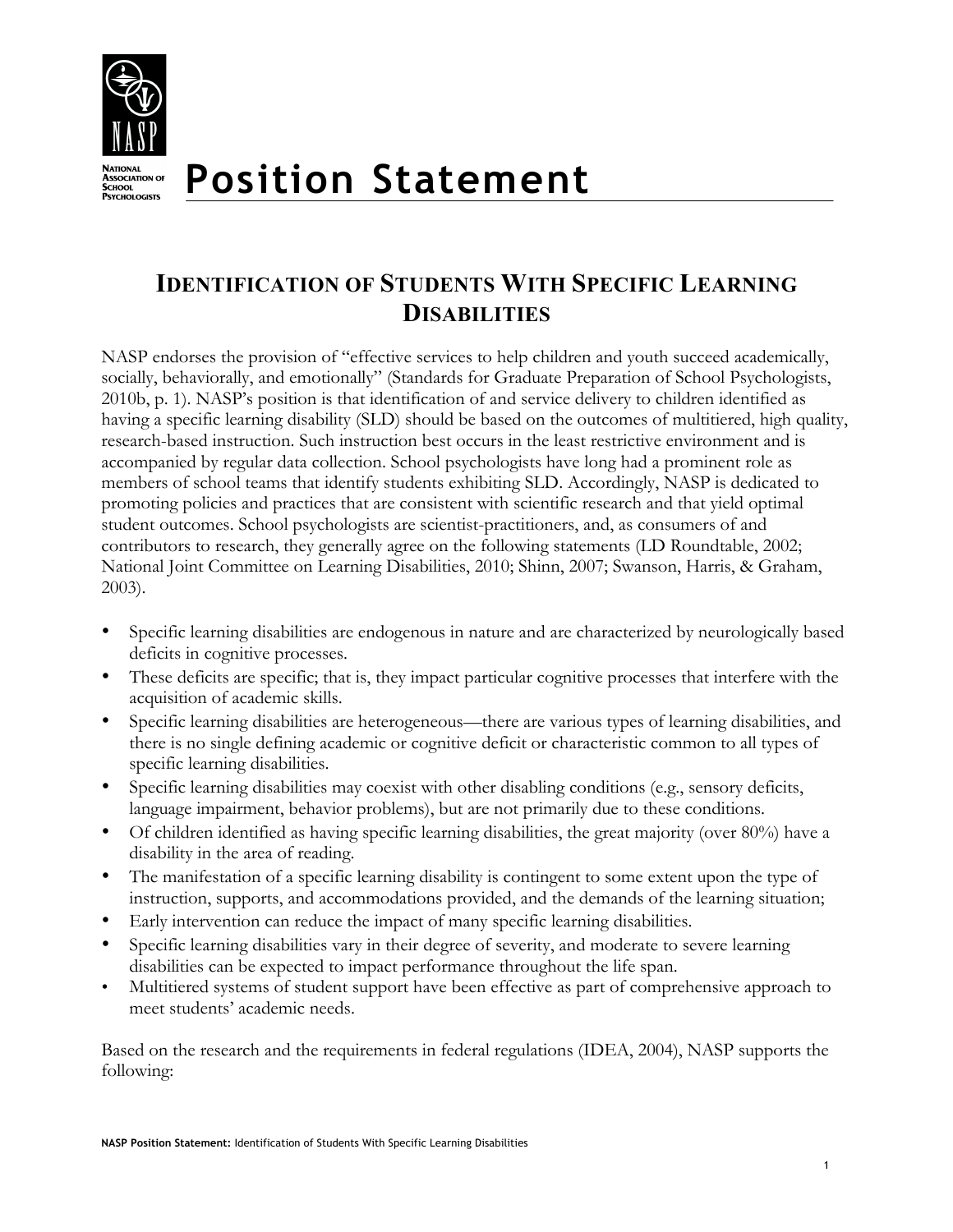- Identification of and instruction for children suspected of having SLD should be implemented within the context of an evidence-based multitiered service delivery system. Such systems provide high quality and timely educational strategies, and a continuum of data-based academic/behavioral instruction within general education for children with learning problems (National Association of School Psychologists, 2010a).
- A multitiered model in which instructional strategies are more focused or intensively delivered, providing quality instruction in the general education classroom in addition to timely interventions before a special education referral is considered.
- Universal screening of academic and behavior skills should be conducted during all elementary school years and selectively, as needed, in the middle and high school years.
- When a specific learning disability is suspected, and appropriate instruction and intervention within general education fail to meet a child's educational needs, a comprehensive evaluation by qualified professionals is an essential step in determining SLD eligibility and individualized educational needs (Elliott, 2008).
- It is best practice to look at multiple sources of data, including how students respond to scientifically based instruction, including environmental and instructional conditions. Relying upon an ability–achievement discrepancy as the sole means of identifying children with specific learning disabilities is at odds with scientific research and with best practice (Gresham & Vellutino, 2010).
- It is critical for school psychologists to continually upgrade their knowledge and skills and use only those methods which have research support (National Association of School Psychologists, 2010c).

## **SLD IDENTIFICATION WITHIN A MULTITIERED MODEL**

A multitiered model (also known as response to intervention or RTI) is intended to provide for quality instruction in the general education classroom and timely interventions in general education before a special education referral is considered (National Association of School Psychologists, 2010b). Multitier systems are delivered on a continuum based on the student's learning needs. Multitier systems begin with high quality instructional and behavioral supports for all students in general education. Based on student learning outcomes, strategic and intensive interventions may be used to improve student performance (National Association of School Psychologists, 2009a, 2009b). A child's lack of responsiveness to appropriate learning experiences in general education can also contribute to SLD identification. For example, data from targeted and/or intensive interventions for students whose performance and rate of progress are below what is expected for their grade and educational setting should be incorporated in SLD evaluation procedures.

### **COMPREHENSIVE EVALUATION OF CHILDREN WITH SUSPECTED SLD**

The primary purposes of a comprehensive evaluation are to determine if the child has a SLD, and to make recommendations regarding educational placement and instructional interventions. In accordance with federal law, the individualized education plan (IEP) team and other qualified professionals must review existing data during an initial evaluation and during any reevaluations. This includes prior evaluations, current classroom-based assessments, local or state assessments, classroom observations, and input from parents to identify what additional data, if any, are needed to determine whether the child has a SLD. The evaluation includes a variety of assessments and other evaluation methods that must not be discriminatory on a racial or cultural basis, must be administered in the language and form most likely to yield accurate information, are used for purposes for which the measures are reliable and valid, are administered by trained and knowledgeable personnel and in accordance with instructions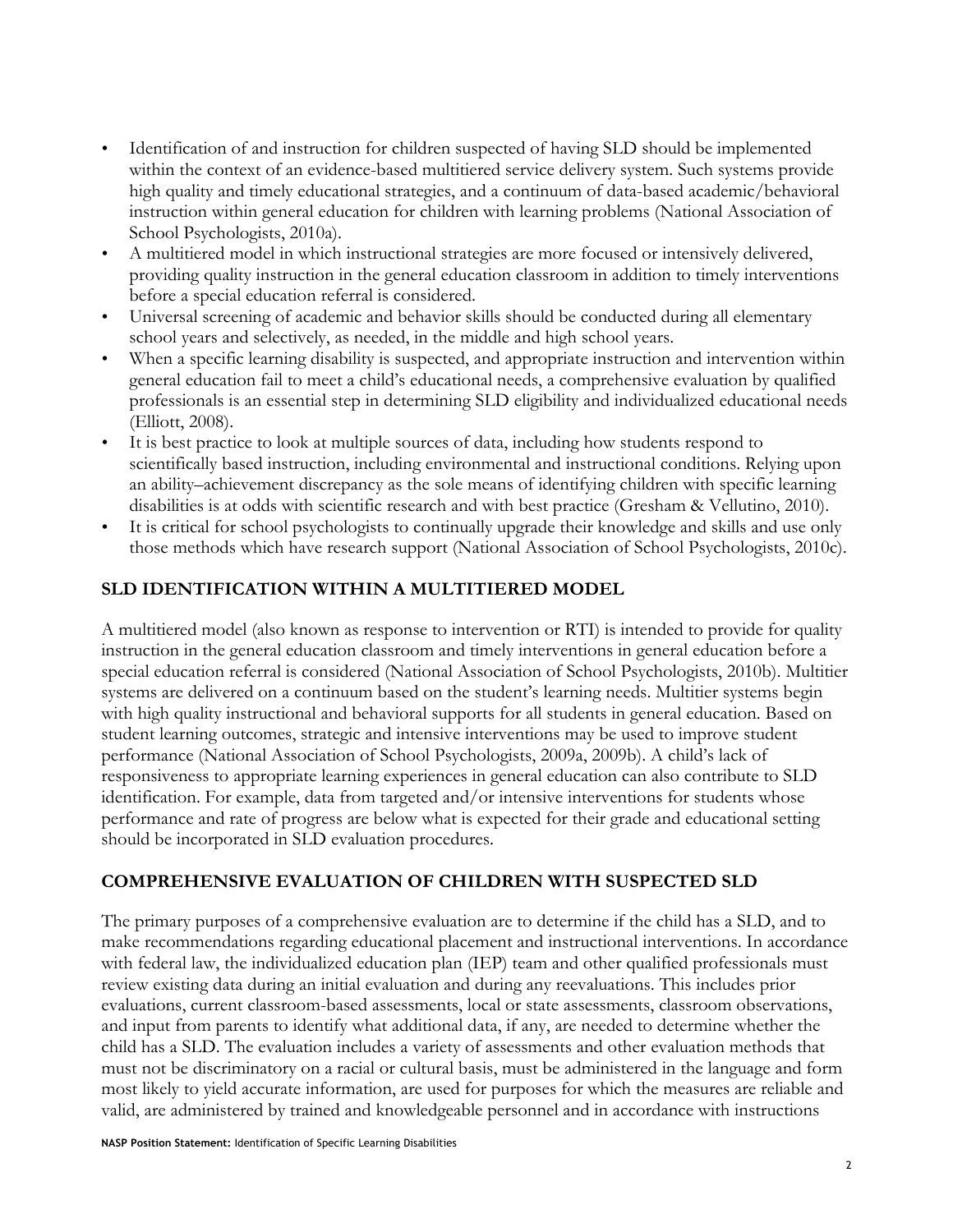provided by the producer, and encompass all areas of suspected disability. The goal of evaluation is to gather relevant functional, developmental, and academic information, including information provided by the parent, to determine whether the child has a specific learning disability and to ascertain the educational needs of the child.

In making a determination of eligibility, the evaluation team also considers whether the determining factor is the lack of appropriate instruction in reading or math, limited English proficiency, or cultural and linguistic differences. Evaluation teams should consider whether the multitiered interventions and assessment techniques utilized are culturally sensitive and adequately address the issues related to English language learners.

NASP recommends that initial evaluation of a student with a suspected specific learning disability include individual comprehensive assessment, as prescribed by the evaluation team. Existing data from a problem-solving process that determines if the child responds to scientific evidence-based intervention may be considered at the time of referral, or new data of this type may be collected as part of the comprehensive evaluation. Identification and eligibility determinations should not be based on any single method or measure. A comprehensive evaluation may include historical trends of performance and current measures of academic skills (norm-referenced, criterion-referenced, and/or curriculum-based), cognitive abilities and processes, and social–emotional competencies and oral language proficiency as appropriate; classroom observations; and indirect sources of data (e.g., teacher and parent reports). Paramount to use of any assessment is the relevance of the data to subsequent intervention.

### **THE ROLE OF SCHOOL PSYCHOLOGISTS**

The expertise and support of school psychologists can be a critical factor in the effective implementation of a multitiered model (Machek & Nelson, 2010). On a school-wide basis, school psychologists consult with teachers concerning evidence-based instruction, interventions, periodic screening of pre-academic and academic skills as well as social–emotional competencies, and serve as problem solving team leaders. When students struggle with the general education curriculum, school psychologists collaborate with general and special education teachers and support services personnel to design and implement effective, evidence-based strategies, and to evaluate the effectiveness of interventions with regular progress monitoring. When students require more intensive individualized support, school psychologists work with other school personnel to consider programmatic options, and consider the composition of a comprehensive evaluation.

School psychologists should play a key role in both direct and indirect service delivery, based on student need, to maximize educational outcomes for all children. Using data from universal screening and student response to instructional intervention, school psychologists also have a major role in planning and conducting comprehensive evaluations to determine eligibility for special education services and the educational needs of the child. In the course of designing or conducting assessments, both in general and special education, school psychologists should strategically select assessment procedures with clearly defined purposes in mind.

Expertise in SLD is an essential area of specialization for all school psychologists. Therefore, school psychologists should be knowledgeable about the following: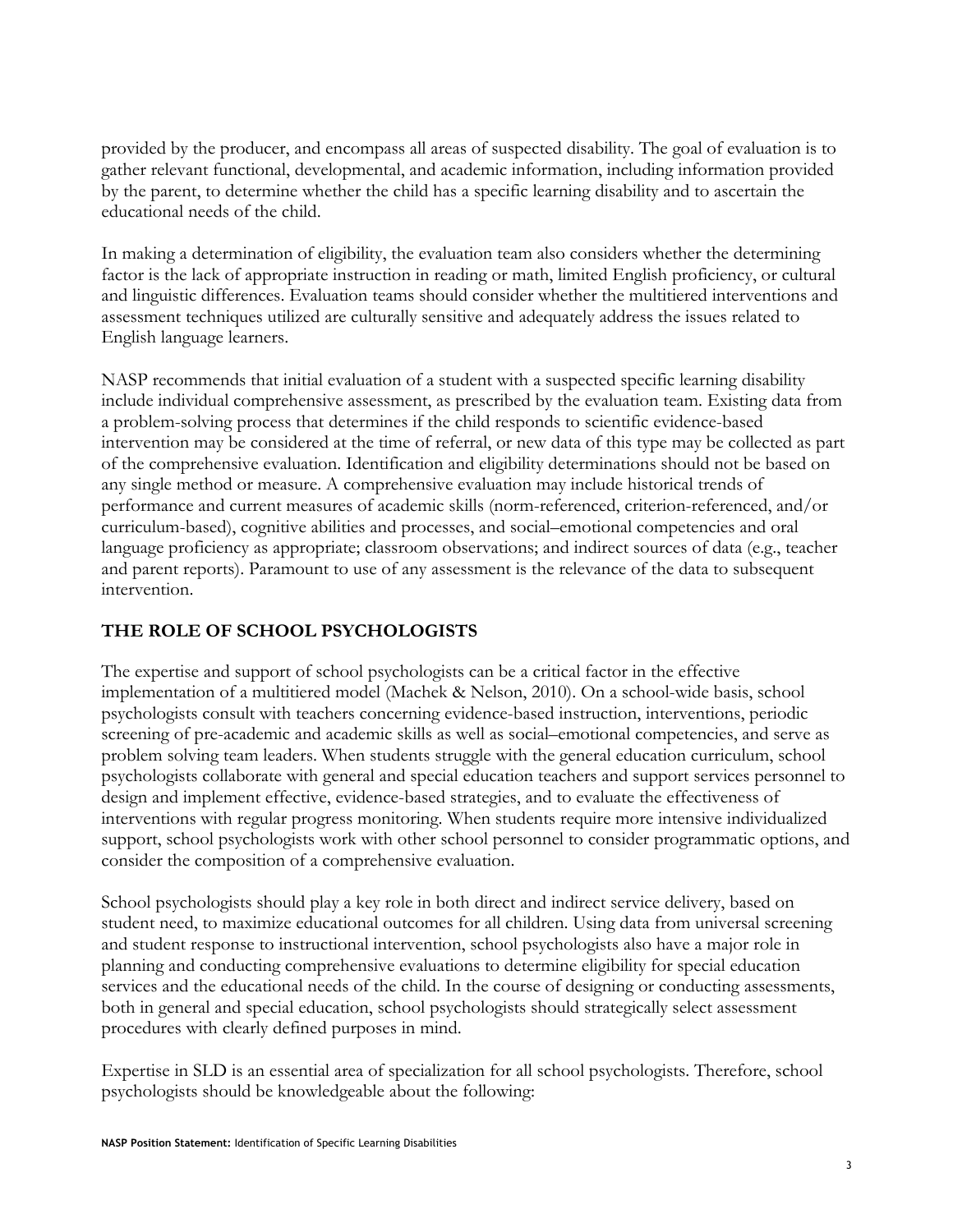- Federal and state laws and regulations, and (where applicable) state and local guidelines regarding special education evaluation procedures;
- Assessment measures and procedures that adhere to professional standards and enable school psychologists to address the requirements listed above, including curriculum-based and normreferenced measures of academic skills, procedures for screening academic progress and monitoring response to intervention, norm-referenced measures of basic psychological processes, and measures of social–emotional competencies and behaviors;
- Emerging research on specific learning disabilities, including the nature of learning disabilities, and effective interventions;
- Effective instructional practices including research-based practices for general education, the relationship between results of comprehensive assessments and the recommendations that can be made for strengthening classroom instruction, research-based instructional practices for culturally and linguistically diverse students, and the impact of cultural and linguistic diversity on response to instructional intervention.

*Note.* Other NASP position statements that are relevant to this statement on the identification of students with learning disabilities can be found on the NASP website at www.nasponline.org*.*

#### **REFERENCES**

- Elliott, C. D. (2008). Identifying a learning disability: Not just product, but process. In E. Fletcher-Janzen & C. R. Reynolds (Eds.), *Neuropsychological perspectives on learning disabilities in the era of RTI: Recommendations for diagnosis and intervention.* (pp. 210–218). Hoboken, NJ: John Wiley & Sons, Inc.
- Gresham, F. M., & Vellutino, F. R. (2010). What Is the Role of Intelligence in the Identification of Specific Learning Disabilities? Issues and Clarifications. *Learning Disabilities Research & Practice (Blackwell Publishing Limited)*, *25*(4), 194–206.
- LD Roundtable. (2002). *Specific Learning Disabilities: Finding common ground.* Washington DC: Office of Special Education Programs. Retrieved from http://www.nasponline.org/advocacy/SLD\_OSEP.pdf.
- Individuals with Disabilities Education Act. (2004). Public Law 108-446.
- Machek, G. R., & Nelson, J. M. (2010). School Psychologists' Perceptions Regarding the Practice of Identifying Reading Disabilities: Cognitive Assessment and Response to Intervention Considerations. *Psychology in the Schools*, *47*(3), 230–245.
- National Association of School Psychologists. (2009a). *Appropriate academic supports to meet the needs of all students* [Position statement]. Retrieved from: http://www.nasponline.org/about\_nasp/positionpapers/AppropriateAcademicSupport.pdf
- National Association of School Psychologists. (2009b). *Appropriate behavioral, social, and emotional supports to meet the needs of all students* [Position statement]. Retrieved from:
- http://www.nasponline.org/about\_nasp/positionpapers/AppropriateBehavioralSupports.pdf National Association of School Psychologists. (2010a). *Model for comprehensive and integrated school psychological services*. Bethesda, MD: Author.
- National Association of School Psychologists. (2010b). *Standards for graduate preparation of school psychologists*. Bethesda, MD: Author.
- National Association of School Psychologists. (2010c). *Recommendations for the reauthorization of the Elementary and Secondary Education Act (ESEA)*. Retrieved from: http://www.nasponline.org/advocacy/nclb/naspcomments.pdf